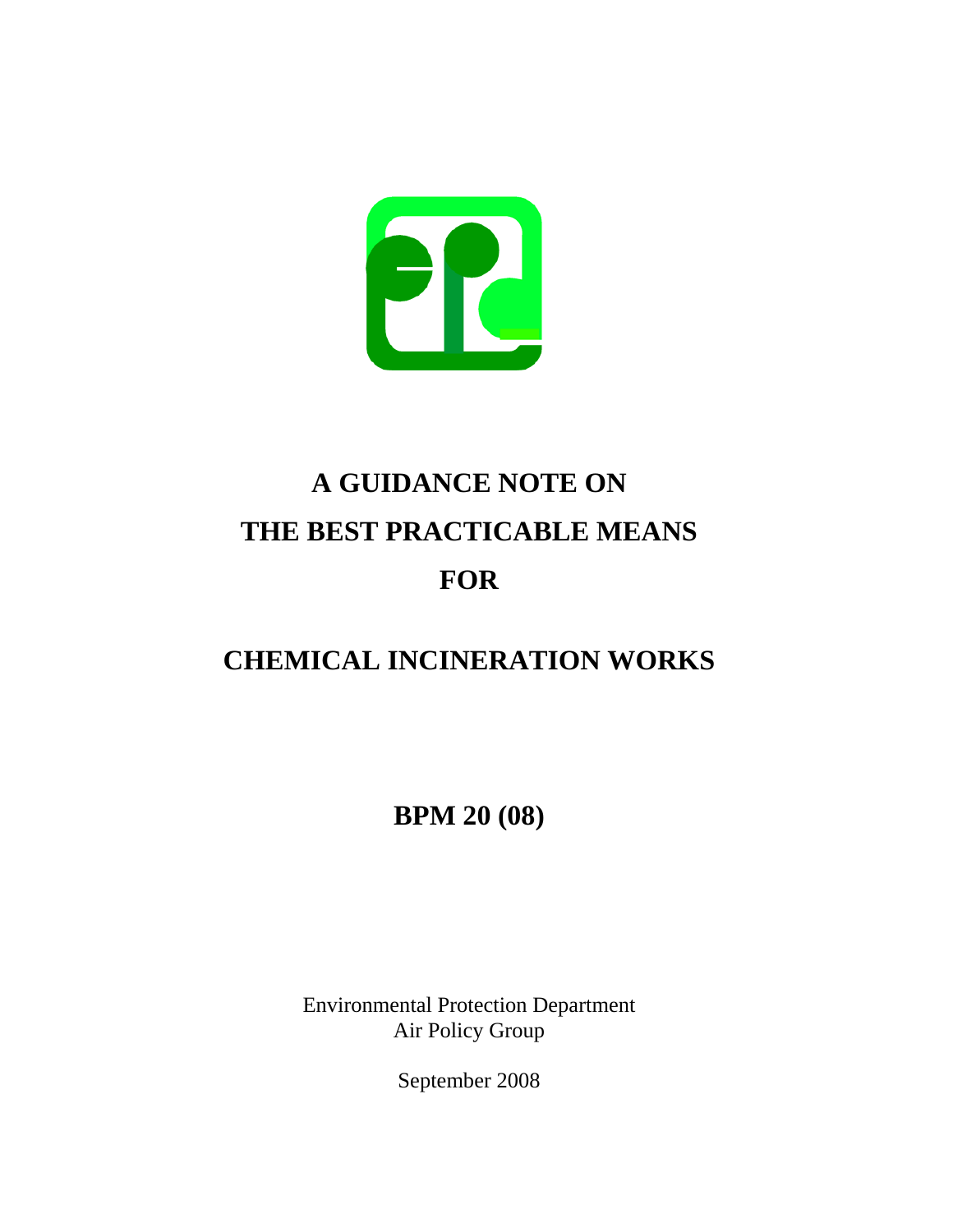# **1. INTRODUCTION**

- 1.1 This Note is one of a series issued by the Environmental Protection Department to provide guidance on air pollution management for processes specified under Part IV of the Air Pollution Control Ordinance (the Ordinance). It also serves as a guide for the assessment of an application for Specified Process licence under the Ordinance.
- 1.2 It should be understood that this Note sets out the basic requirements for the applicant to provide and maintain the best practicable means for the prevention of emission of air pollutants. The applicant should recognize that whether a licence is granted or refused, and on what conditions, will depend on all the circumstances of an individual application besides the requirements set out in this Note. The Authority may devise specific requirements for individual facility carrying out the specified process.
- 1.3 This Note covers the specified process and associated processes in relation to the destruction by burning of:
	- (a) wastes produced from chemical manufacturing processes; or
	- (b) chemical wastes containing combined bromine, chlorine, fluorine, iodine, lead, mercury, cadmium, zinc, nitrogen, phosphorus or sulphur; or
	- (c) wastes produced in the manufacturing of plastics,

described as "Chemical Incineration Works" in Schedule 1 to the Ordinance. Chemical Incineration Works are works in which the installed capacity exceeds 25 kilograms per hour and which are used for the destruction by burning the above types of waste, not being any works described in any other specified process.

## **2. EMISSION LIMITS**

- 2.1 All emissions to the atmosphere, other than steam and water vapour, shall be colourless, free from persisting mist or fume, and free from droplets.
- 2.2 Smoke emission from incineration process during normal operations (including start-up and shut-down) shall not appear to be as dark as or darker than Shade 1 on the Ringelmann Chart when compared in an appropriate manner with the Ringelmann Chart or an approved device.
- 2.3 Emission from incineration process shall not exceed the concentration limits set out in Annex I. All pollutant concentration limit values are expressed at reference conditions of 0°C temperature, 101.325 kPa pressure, dry and 11% oxygen content conditions.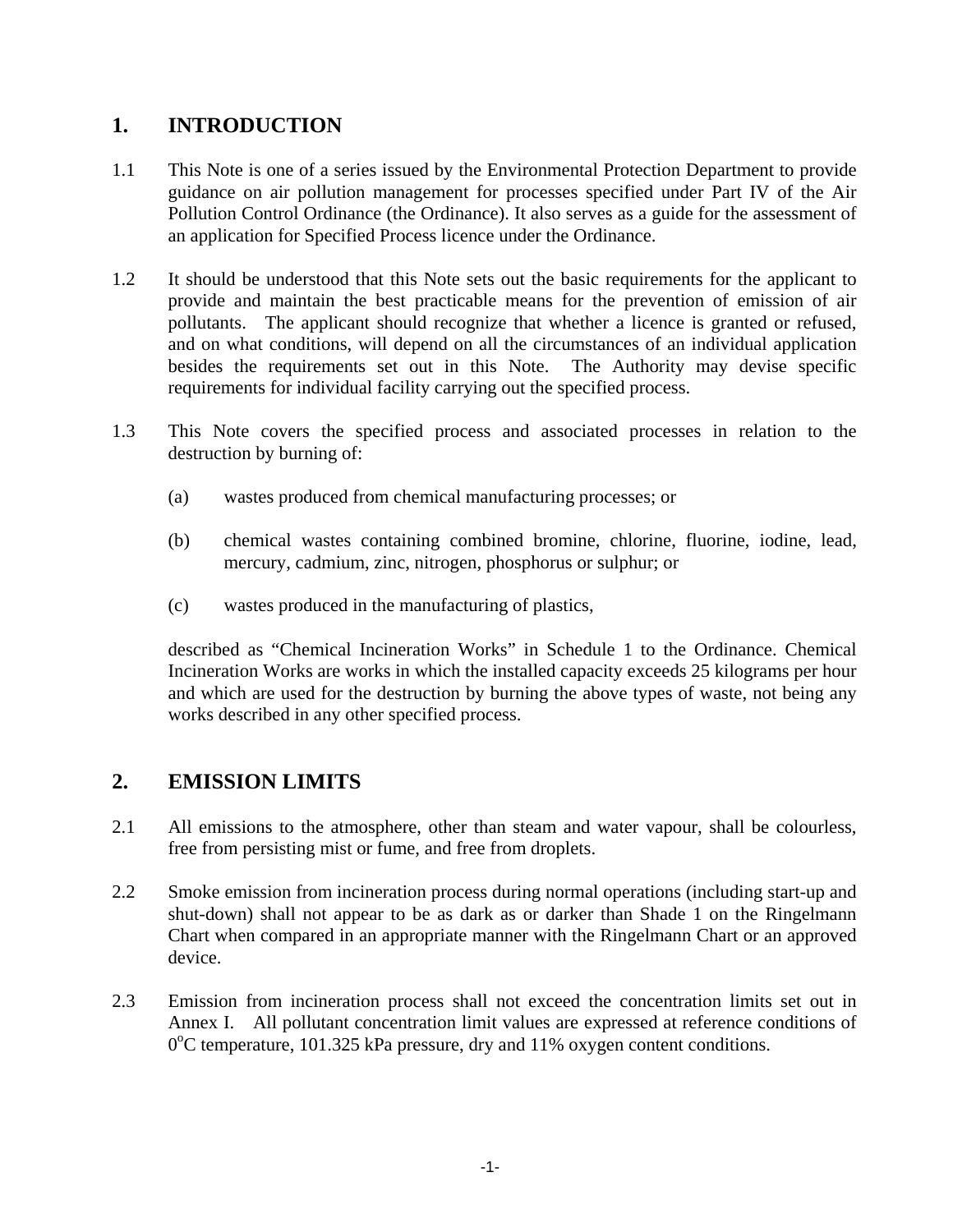#### **3. FUEL RESTRICTION**

3.1 All fuels to be used shall comply with the Air Pollution Control (Fuel Restriction) Regulations in force.

# **4. CONTROL OF EMISSIONS**

- 4.1 The incinerator shall be designed, equipped, built and operated in such a way that emission of air pollutants is controlled to prevent:
	- (a) exceedance of emission limits set out in Section 2 of this Note;
	- (b) threatening the attainment or maintenance of the relevant air quality objectives;
	- (c) harm to the environment, or risks to human health, or creation of any nuisance situation;
	- (d) giving rise to an objectionable odour noticeable outside the premises where the process is carried out; and
	- (e) imposing undue constraint on the existing and future development or land use.

#### 4.2 **Design of Incinerator Furnace**

- 4.2.1 The incinerator furnace shall be designed to meet the following specifications:
	- (a) Destruction Efficiency

|     | (i)                          | PCBs, PCDDs, PCDFs,<br>Polychlorophenols and<br>Polychlorobenzenes | Not less than 99.9999%        |
|-----|------------------------------|--------------------------------------------------------------------|-------------------------------|
|     | (i)                          | Other organic constituents                                         | Not less than 99.99%          |
| (b) | <b>Combustion Efficiency</b> |                                                                    | Not less than 99.9%           |
| (c) |                              | <b>Operating Temperature</b>                                       |                               |
|     | (i)                          | Primary combustion chamber exit                                    | Not less than $850^{\circ}$ C |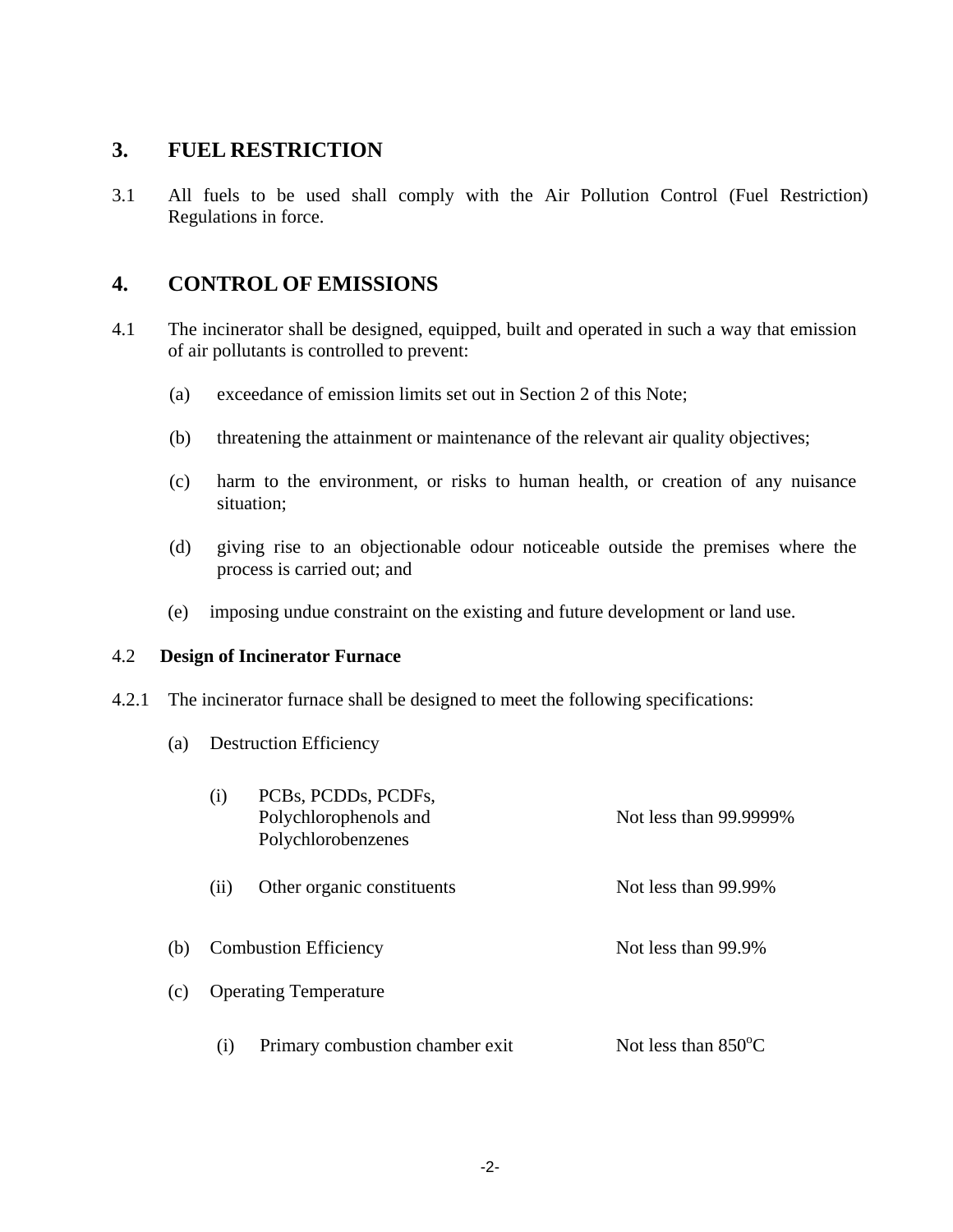| (ii) | Secondary combustion chamber (for<br>chemical waste with a content of not<br>more than 1% halogenated organic<br>substances (expressed as chlorine) and<br>without PCBs, PCDDs, PCDFs,<br>Polychlorophenols<br>and<br>Polychlorobenzenes) | Not less than $1,000^{\circ}$ C |
|------|-------------------------------------------------------------------------------------------------------------------------------------------------------------------------------------------------------------------------------------------|---------------------------------|
|      | (iii) Secondary combustion chamber (for<br>chemical waste with a content of more                                                                                                                                                          |                                 |

chemical waste with a content of more than 1% halogenated organic substances Not less than  $1,100^{\circ}$ C (expressed as chlorine) or with PCBs, PCDDs, PCDFs, Polychlorophenols and Polychlorobenzenes)

| (d) Secondary combustion residence time               | Not less than two seconds |
|-------------------------------------------------------|---------------------------|
| (e) Oxygen content at secondary combustion<br>chamber | Not less than 6% $v/v$    |

- 4.2.2 The incinerator shall be designed, equipped, built and operated in such a way that the gas from the incineration process in the primary combustion chamber is raised to a temperature as set out in paragraph 4.2.1 (c) (i), after the last injection of combustion air, in a controlled and homogeneous fashion even under the most unfavourable conditions anticipated, and the gas be further treated and oxidized in a secondary combustion chamber. The temperature is to be measured near the inner wall of the combustion chamber or at another representative point of the combustion chamber acceptable to the Authority.
- 4.2.3 The secondary chamber shall be capable of burning the gas produced from the incineration process in the presence of not less than 6% v/v oxygen at a temperature according to the types of substance to be destroyed as set out in paragraphs 4.2.1 (c) (ii) and (iii) for a residence time of not less than two seconds. Also, it shall be incorporated with adequate design features to enhance the mixing and oxidation of combustion gases.
- 4.2.4 Auxiliary burner(s) shall be incorporated and automatically operated to ensure the temperature referred to in paragraphs 4.2.2 and 4.2.3 above be maintained during start-up and at the end of an incineration cycle and for as long as waste to be burnt or being burnt is in the combustion chamber.
- 4.2.5 The incinerator shall have and operate an automatic system to prevent waste feed:
	- (a) at start-up, until the normal operating temperatures of the incinerator set out in paragraphs 4.2.2 and 4.2.3 have been reached;
	- (b) whenever any of the temperatures referred to in paragraph 4.2.2 or 4.2.3 is not maintained;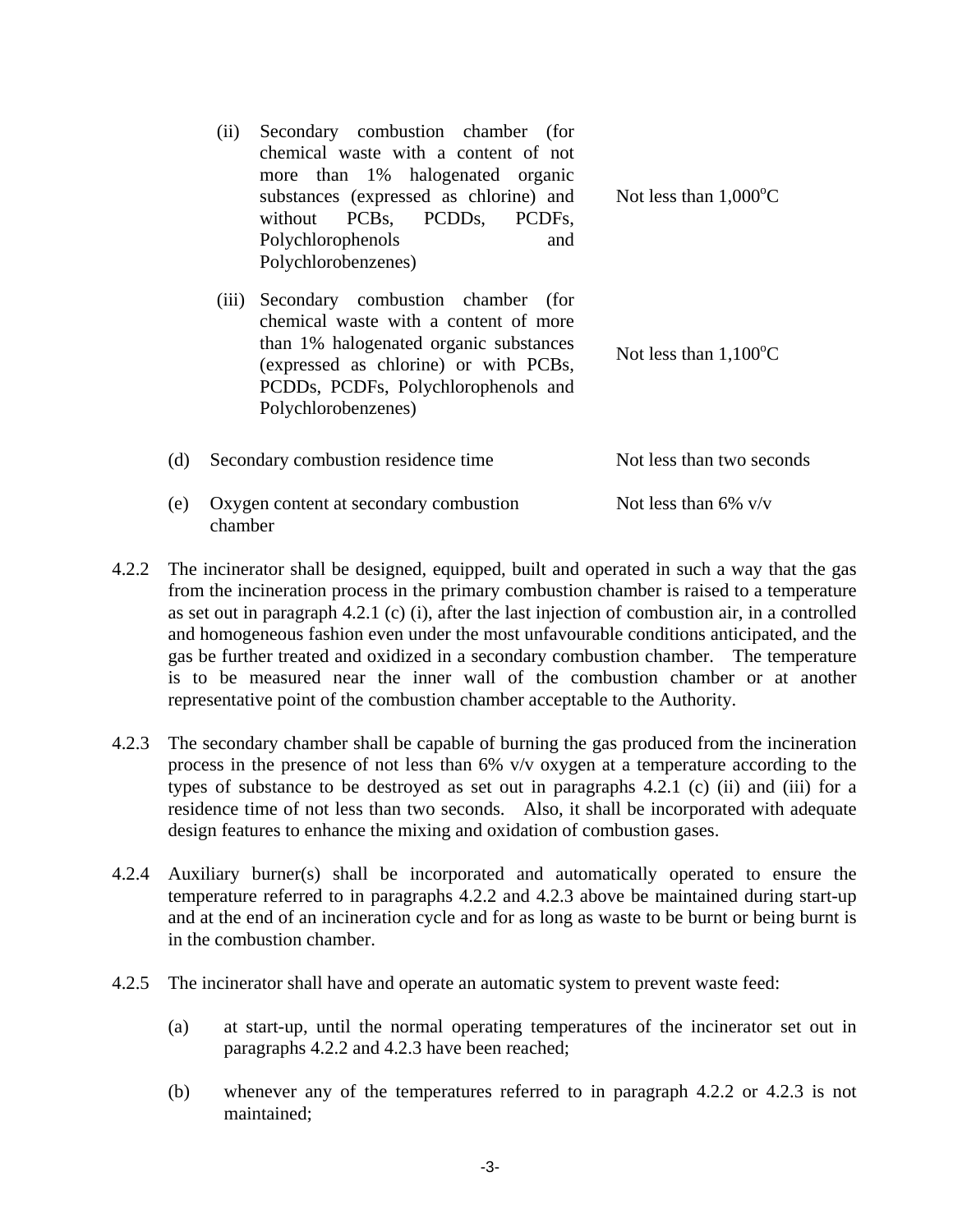- (c) whenever the continuous measurements required by this Note show that any emission limit value been exceeded.
- 4.2.6 Combustion chambers, casings, ducts and ancillary equipment shall be made, and maintained, as gas-tight as practicable. They shall be maintained under negative pressure and designed to prevent both the release of gas and disturbance of combustion conditions during waste charging.
- 4.2.7 Any heat generated by the incineration process shall be recovered as far as practicable.

#### 4. 3 **Design of Chimney**

- 4.3.1 Chimney includes vent, structure and opening of any kind from or through which air pollutants may be emitted. They shall be properly located and designed so as to satisfy the requirements set out in paragraph 4.1 above.
- 4.3.2 For the chimney of the incineration process, the height of which shall be determined by mathematical or physical dispersion modelling techniques acceptable to the Authority. Moreover, the efflux velocity of the exhaust from the chimney shall not be less than 15 m/s at full load condition.
- 4.3.3 The exit temperature of the exhaust gas from the chimney of the incineration process shall not be less than  $80^{\circ}$ C at full load condition.
- 4.3.4 For hot releases, chimney flues and ductwork leading to the chimney shall be adequately insulated by materials free of asbestos to minimise the cooling of waste gas and prevent liquid condensation on internal surfaces. The design shall allow for regular internal cleaning of the chimney flues and ductwork.
- 4.4 Clean energy sources and fuels with proven benefits to air pollution reduction shall be used whenever possible in the relevant specified process and associated operations. The use of electricity or gaseous fuel for process heating or production of goods is always recommended.

# **5. OPERATION AND MAINTENANCE**

- 5.1 Best Practicable Means requirements include the proper operation and maintenance of equipment, its supervision when in use and the training and supervision of properly qualified staff. Specific operation and maintenance requirements may be specified for individual equipment.
- 5.2 All control and monitoring equipment shall be operational and functioning properly prior to the combustion or ignition of waste and until all the wastes are incinerated.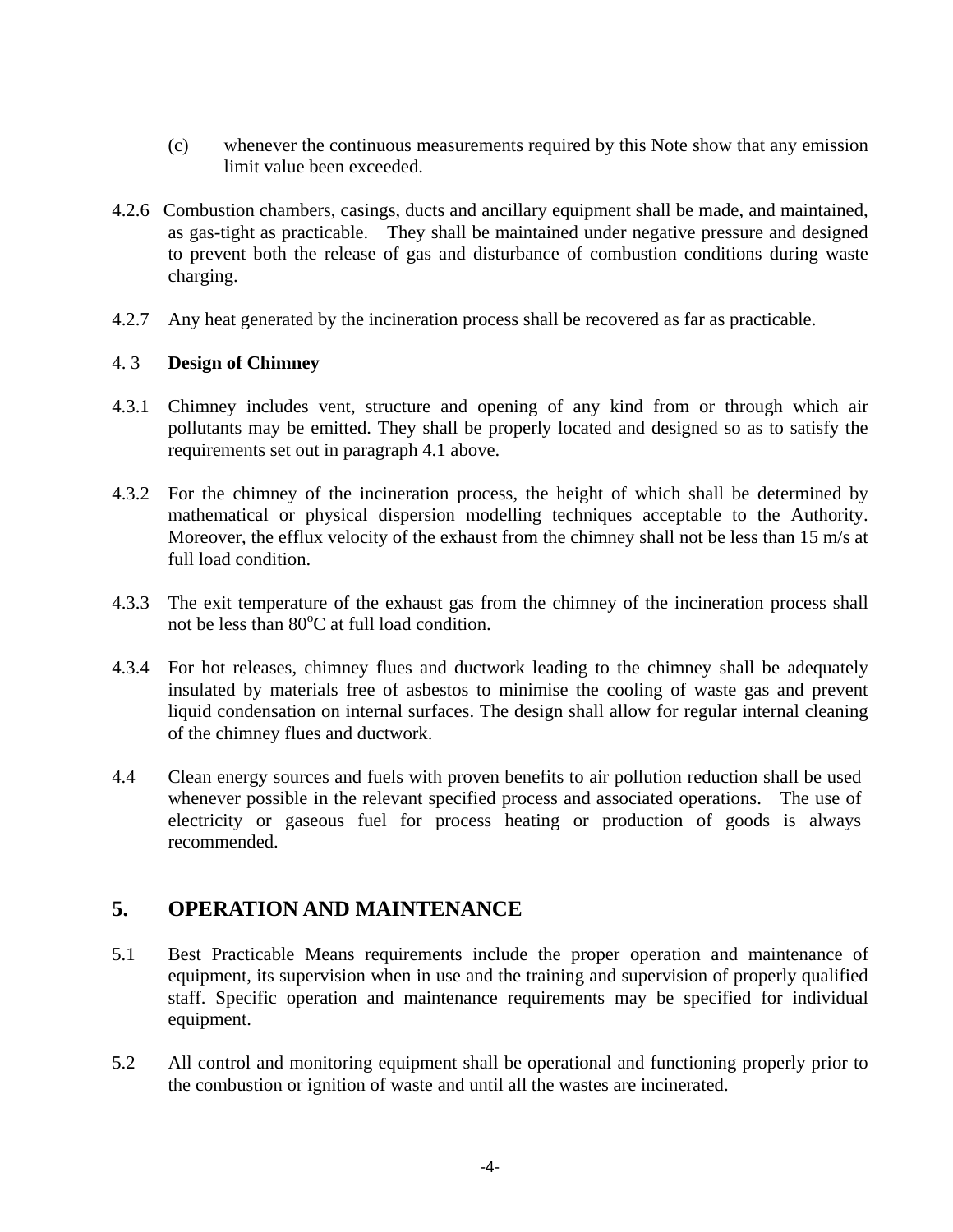- 5.3 In case of malfunctioning and breakdown of the process or air pollution control equipment which would cause exceedance of the emission limits or breaches of other air pollution control requirements, the incident shall be reported to the Authority without delay. Moreover, the incinerator shall be closed down as soon as practicable until normal operation can be restored.
- 5.4 The Code of Good Housekeeping (procedures for destruction of Ozone Depleting Substances (ODS)) issued under the United Nations Environment Programme on the Protection of the Ozone Layer (Annex III of UNEP document: UNEP/OzL.Pro.15/9) shall be fully followed for the destruction of ODS listed as scheduled substances under Ozone Layer Protection Ordinance to ensure that environmental releases of ODS through all media are minimized.

## **6. FUGITIVE EMISSION CONTROL**

- 6.1 A high standard of housekeeping shall be maintained in all plant areas with suitable equipment provided and maintained to clean up spilled materials.
- 6.2 The control of fugitive emission of air pollutants shall be agreed with the Authority. As a general guideline, the loading, unloading, handling and storage of fuel, raw materials, wastes, by-products, ash and other incineration residue shall be carried out in a manner acceptable to the Authority so as to prevent the dust, organic vapours and/or odorous emissions being noticeable outside the site boundary.
- 6.3 Emissions from the wastewater treatment plant shall be minimised and properly controlled to prevent nuisance.

# **7. MONITORING REQUIREMENTS**

- 7.1 Necessary monitoring equipment and techniques shall be provided and used to demonstrate that the process is properly operated and the emissions can be minimised to meet the air pollution control requirements. The scope, manner and frequency of the monitoring shall be sufficient for this purpose and will be determined by the Authority. Monitoring results shall be recorded in such manner specified by the Authority. The record should be retained at the premises for a minimum of two years, or other period specified by the Authority, after the date of last entry and be made available for examination as and when required by the Authority.
- 7.2 Without prejudice to the generality of paragraph 7.1 above, the following parameters of the incinerator process shall be monitored and recorded continuously or periodically.
- 7.2.1 In-stack Exhaust Gas Continuous Monitoring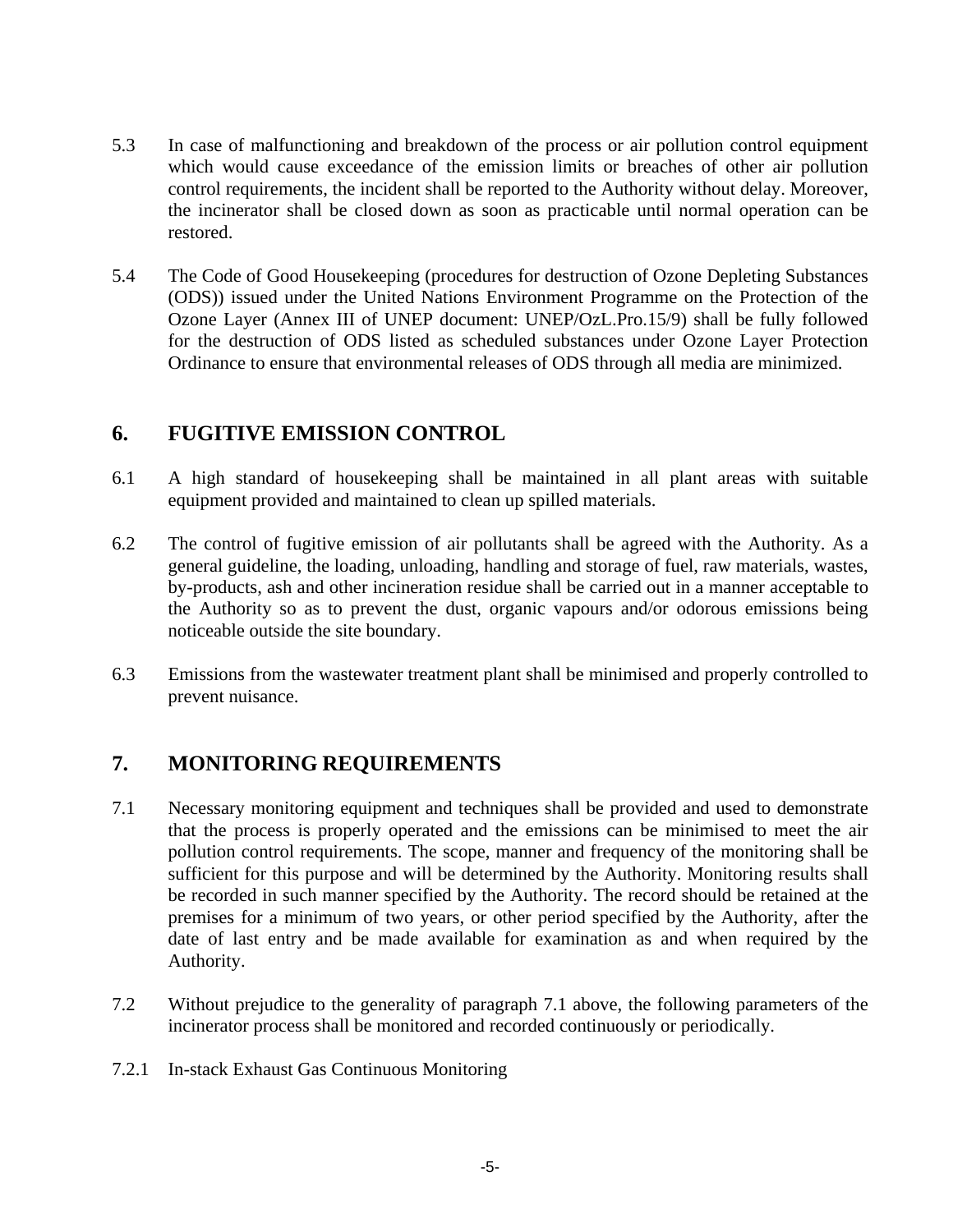(a) Emission of pollutants

Carbon monoxide, gaseous and vaporous organic substances, hydrogen chloride, hydrogen fluoride, nitrogen oxides, sulphur dioxide and particulates.

(b) Stack emission conditions

Parameters that may be used in assessing the performance of air pollution control measures include, but not limited to, pressure, water vapour content and opacity of the exhaust gas.

(Note: Continuous measurement of water vapour content shall not be required if the sampled exhaust gas is dried before analysis.)

- 7.2.2 Process Continuous Monitoring
	- (a) Temperature and oxygen content of the gas at the appropriate location(s) in the combustion chamber to demonstrate that the requirements set out in paragraphs 4.2.2 to 4.2.5 of this Note can be complied with.
	- (b) Temperature of the gas at the appropriate location(s) in the chimney to demonstrate that the requirements set out in paragraph 4.3.3 of this Note can be complied with.
- 7.2.3 On-line Monitoring

The continuous monitoring data referred to in paragraphs 7.2.1 and 7.2.2 above shall be transmitted instantaneously to the Authority by a telemetry system in such manner and format agreed with the Authority.

7.2.4 Periodic Measurement

Periodic measurement of acidity, chlorine, fluorine and their compounds, dioxins, heavy metals, hydrogen bromide/bromine and total phosphorus, shall be made to confirm that these pollutants are adequately controlled. The testing frequency will be determined by the Authority. All measurement results shall be recorded, processed and presented in a summary report as agreed by the Authority. The report shall be submitted to the Authority without delay after the source sampling(s) as required is/are completed.

7.3 Evidence shall be provided that quality assurance procedures are in place to ensure all monitoring results are sufficiently accurate and reliable. Calibration of the monitoring equipment has to be done by means of parallel measurements with the reference methods as agreed by the Authority.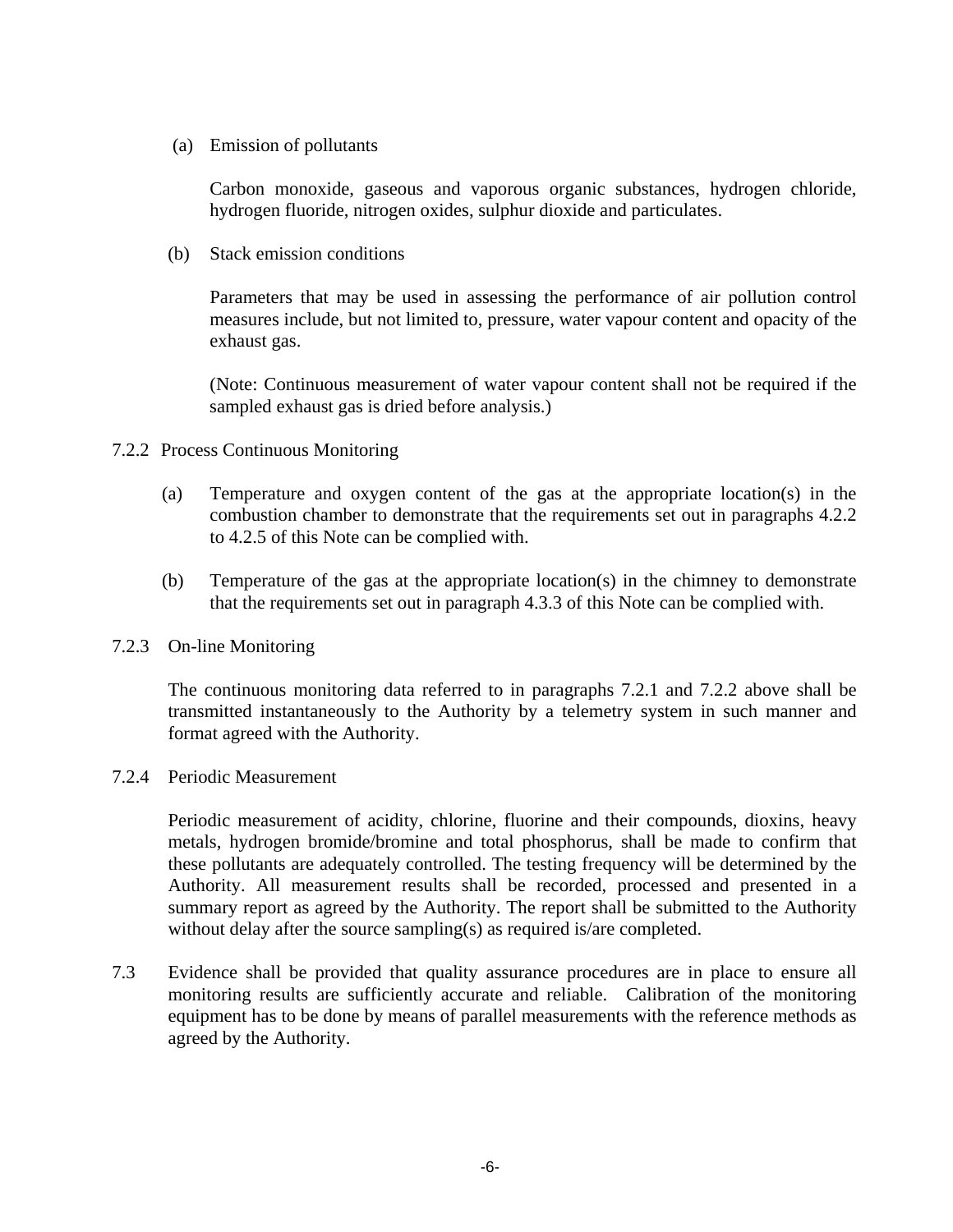# **8. COMMISSIONING**

8.1 Commissioning trials (to be witnessed by the Authority whenever appropriate) shall be conducted to demonstrate performance capability of the air pollution control measures and a report of commissioning trial shall be submitted to the Authority within one month after completion of the trial.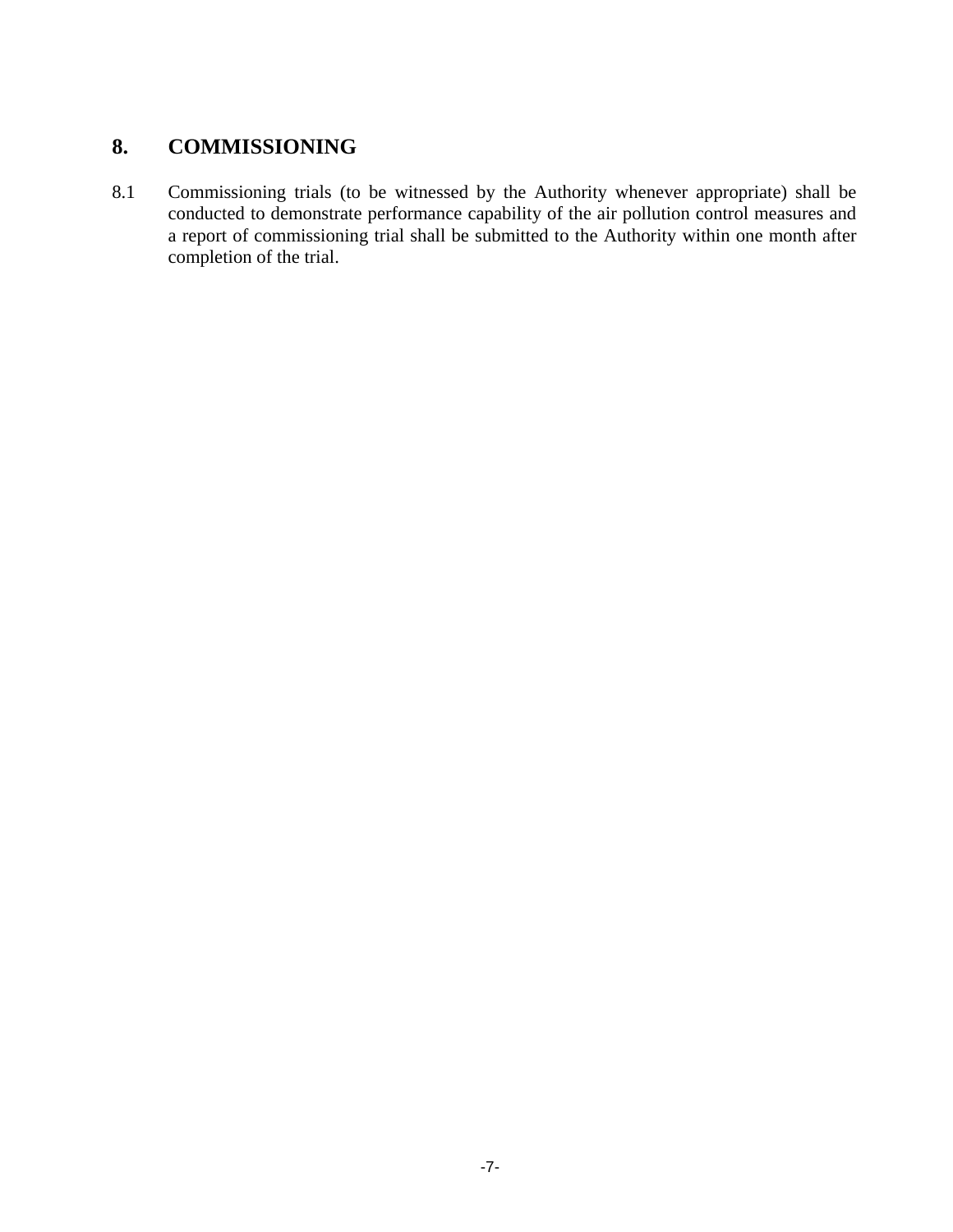#### **ANNEX I CONCENTRATION LIMIT FOR EMISSION FROM CHEMICAL INCINERATION WORKS**

I.1 Air pollutant emissions from the subject incineration process shall not exceed the concentration limits tabulated in the following tables. The air pollutant concentration is expressed at reference conditions of  $0^{\circ}$ C temperature, 101.325 kPa pressure, dry and 11% oxygen content conditions.

| <b>Air Pollutant</b>                                                          | <b>Concentration Limit</b><br>$(mg/m^3)$ |
|-------------------------------------------------------------------------------|------------------------------------------|
| Particulates                                                                  | 10                                       |
| Gaseous and vaporous organic substances,<br>expressed as total organic carbon | 10                                       |
| Hydrogen chloride (HCl)                                                       | 10                                       |
| Hydrogen fluoride (HF)                                                        | 1                                        |
| Sulphur dioxide $(SO2)$                                                       | 50                                       |
| Nitrogen oxides, expressed as nitrogen dioxide (NO2)                          | <b>200</b>                               |
| Carbon monoxide (CO)*                                                         | 50                                       |

#### (a) Daily Average Value

#### (b) Half-hourly Average Value

| <b>Air Pollutant</b>                                                          | <b>Concentration Limit</b><br>$(mg/m^3)$ |
|-------------------------------------------------------------------------------|------------------------------------------|
| Particulates                                                                  | 30                                       |
| Gaseous and vaporous organic substances,<br>expressed as total organic carbon | 20                                       |
| Hydrogen chloride (HCl)                                                       | 60                                       |
| Hydrogen fluoride (HF)                                                        | 4                                        |
| Sulphur dioxide $(SO2)$                                                       | 200                                      |
| Nitrogen oxides, expressed as nitrogen dioxide (NO2)                          | 400                                      |
| Carbon monoxide $(CO)^*$                                                      | 100                                      |

Note \* excluding the start –up and shut-down phases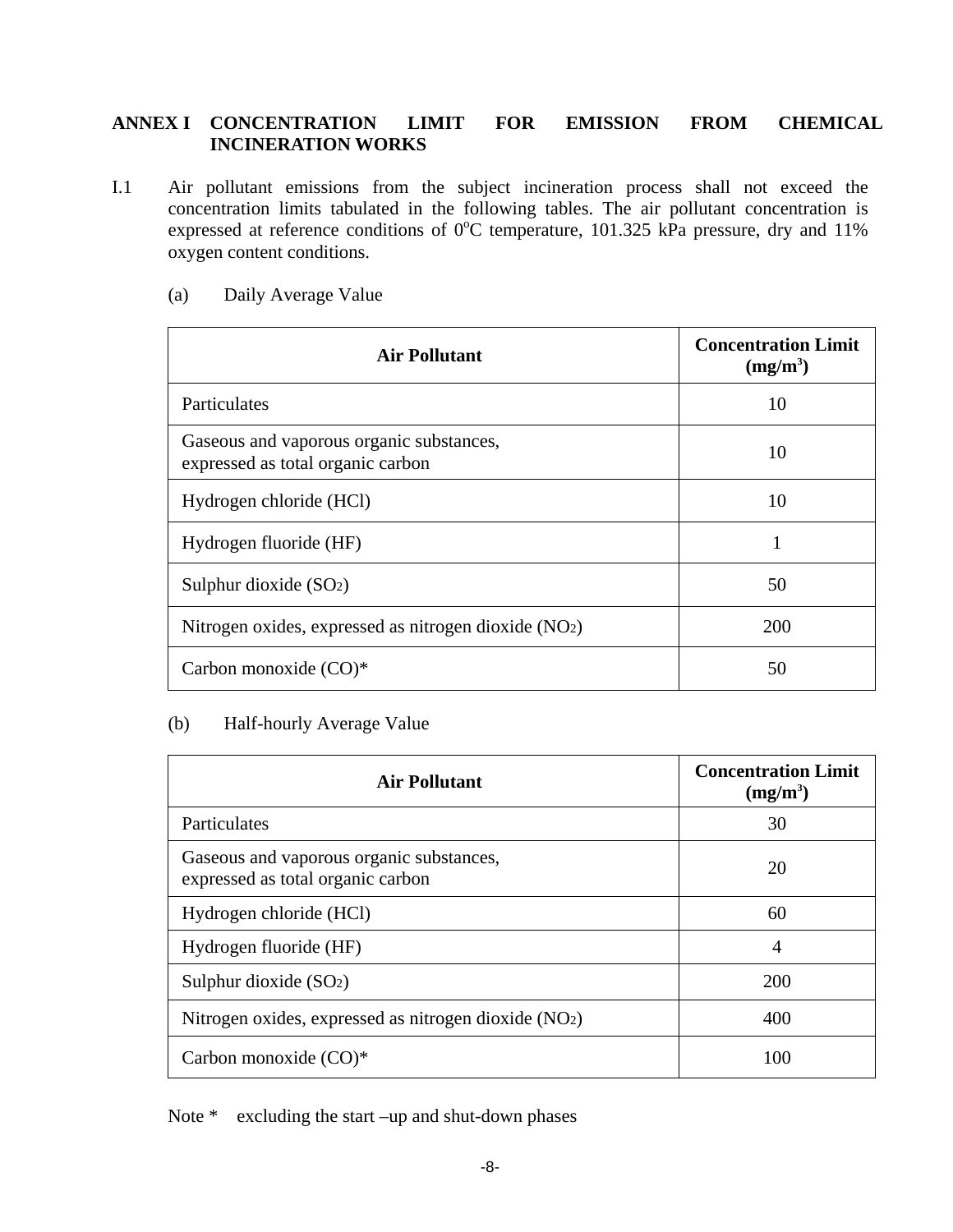(c) Average value over the sampling period of a minimum of 30 minutes and a maximum of 8 hours

| <b>Air Pollutant</b>                                     | <b>Concentration Limit</b><br>$(mg/m^3)$ |
|----------------------------------------------------------|------------------------------------------|
| Cadmium and its compounds, expressed as cadmium (Cd)     | total 0.05                               |
| Thallium and its compounds, expressed as thallium (Tl)   |                                          |
| Mercury and its compounds, expressed as mercury (Hg)     | 0.05                                     |
| Antimony and its compounds, expressed as antimony (Sb)   |                                          |
| Arsenic and its compounds, expressed as arsenic (As)     |                                          |
| Lead and its compounds, expressed as lead (Pb)           | total 0.5                                |
| Chromium and its compounds, expressed as chromium (Cr)   |                                          |
| Cobalt and its compounds, expressed as cobalt (Co)       |                                          |
| Copper and its compounds, expressed as copper (Cu)       |                                          |
| Manganese and its compounds, expressed as manganese (Mn) |                                          |
| Nickel and its compounds, expressed as nickel (Ni)       |                                          |
| Vanadium and its compounds, expressed as vanadium (V)    |                                          |
| Chlorine and its compounds (as $Cl2$ )                   | 75                                       |
| Fluorine and its compounds (as HF)                       | 18.8                                     |
| Acidity (as sulphuric acid)                              | 75                                       |
| Total phosphorus (as P)                                  | 5.6                                      |
| Hydrogen bromide and bromine (as HBr and $Br2$ )         | 5                                        |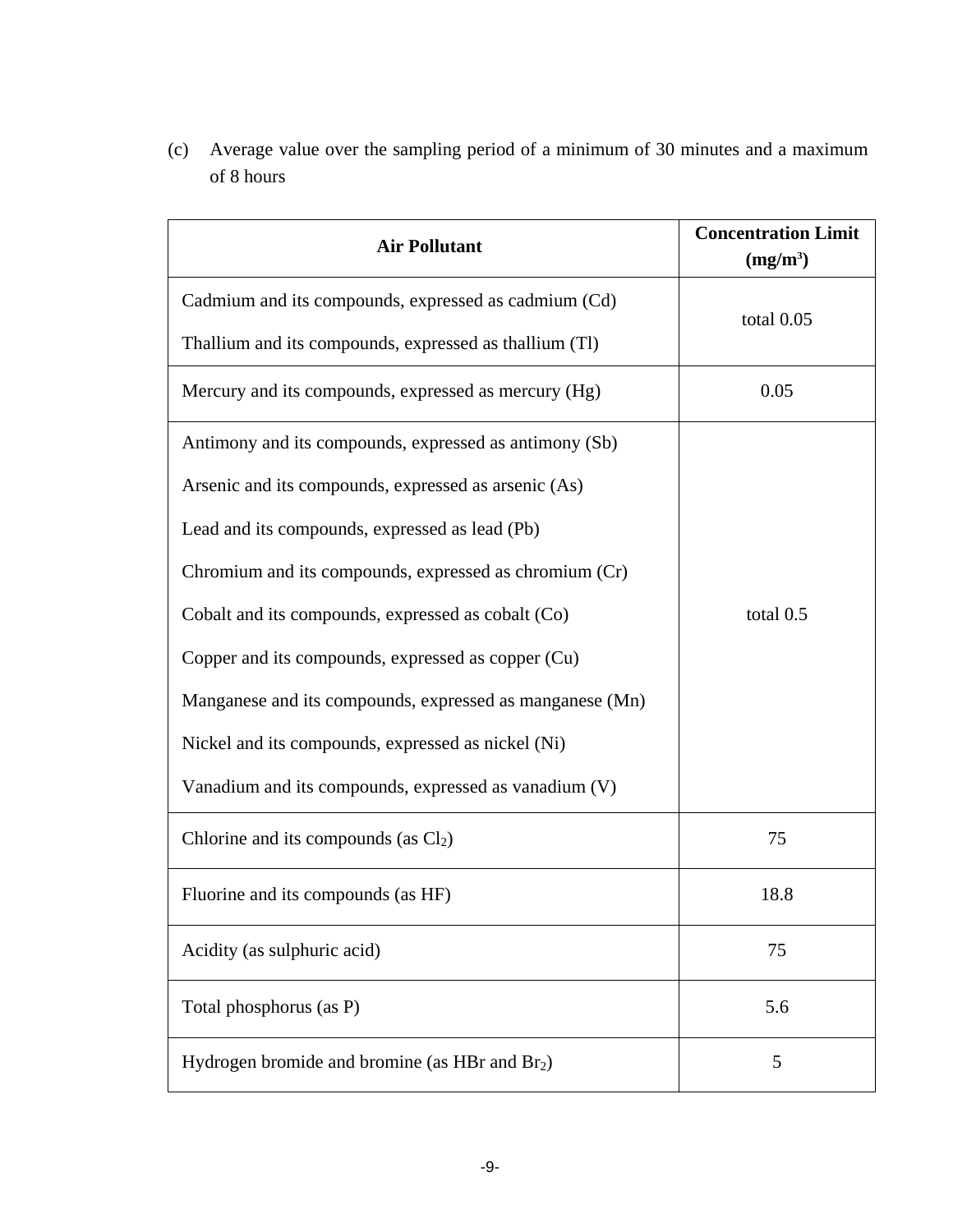(d) Average value over the sampling period of a minimum of 6 hours and a maximum of 8 hours

|                                                                | <b>Air Pollutant</b> |     |                 | <b>Concentration Limit</b> |
|----------------------------------------------------------------|----------------------|-----|-----------------|----------------------------|
| Polychlorinated<br>dibenzofurans                               | dibenzodioxins       | and | polychlorinated | 0.1 ng I-TEQ/ $m3$         |
| (see Annex II for the calculation of equivalent concentration) |                      |     |                 |                            |